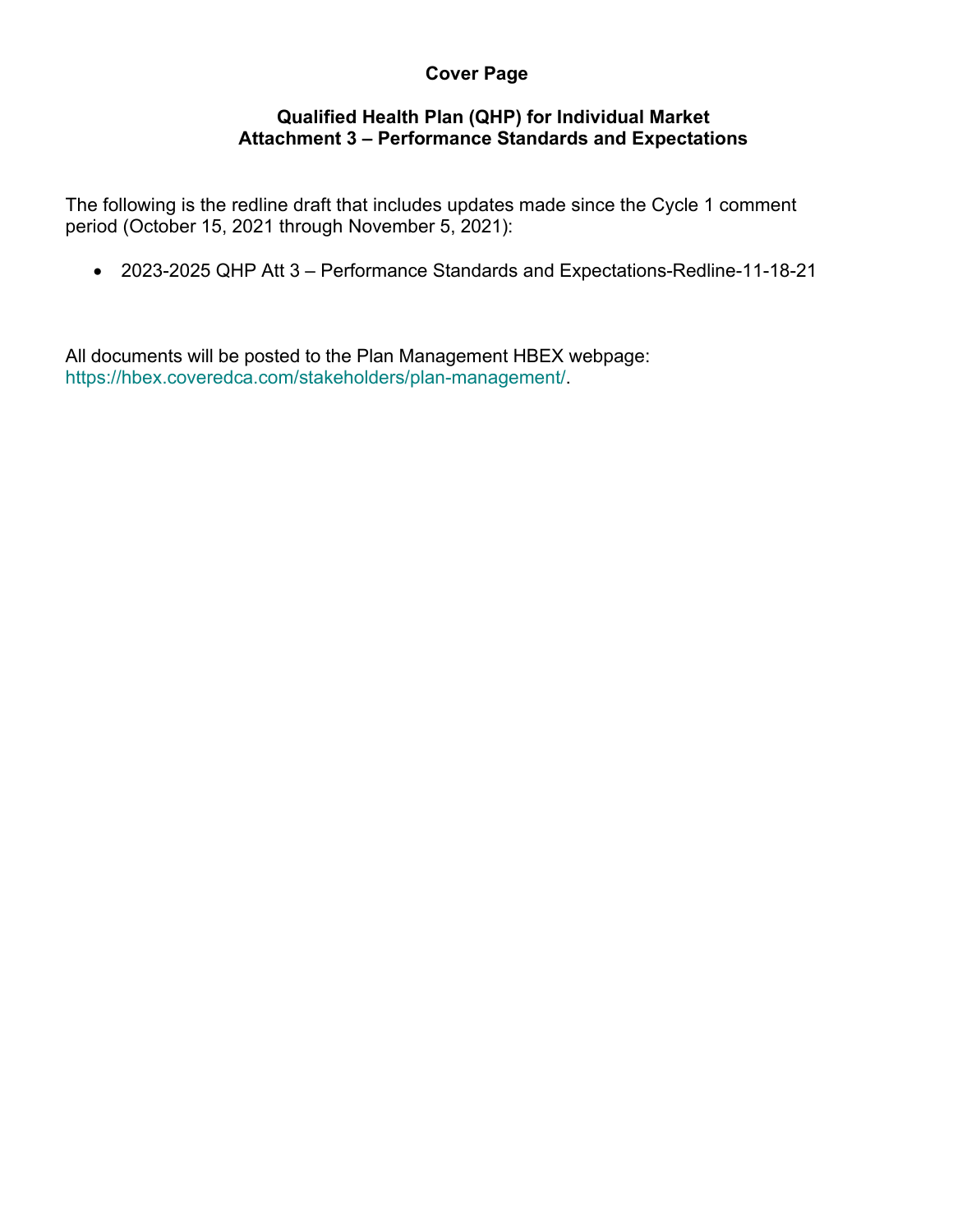## **Attachment X.3 – Performance Standards and Expectations**

During the term of this Agreement, Contractor shall meet or exceed the Performance Standards identified in this Attachment. Contractor shall submit the data required by the Performance Standards by the date specified by Covered California. Some of the data required applies to a window of time. Some of the data represents a point in time. This measurement timing is described in more detail in the sections within this Attachment.

Contractor shall monitor and track its performance each month against the Performance Standards and provide Covered California with a detailed Monthly Performance Report in a mutually-agreeable format. Contractor must report on Covered California business only and report Contractor's Enrollees in Covered California for the Individual Exchange separate from Contractor's Enrollees in Covered California for Small Business. Except as otherwise specified below in the Performance Standards Table, the reporting period for each Performance Standard shall be one calendar month. All references to days shall be calendar days and references to time of day shall be to Pacific Standard Time.

If Contractor fails to meet any Performance Standard in any calendar month (whether or not the failure is excused), Covered California may request and Contractor shall (a) investigate and report on the root cause of the problem; (b) develop a corrective action plan (where applicable); (c) to the extent within Contractor's control, remedy the cause of the performance failure and resume meeting the affected Performance Standards; (d) implement and notify Covered California of measures taken by Contractor to prevent recurrences, if the performance failure is otherwise likely to recur; and (e) make written recommendations to Covered California for improvements in Contractor's procedures.

Performance scores will be determined on an annual basis at the end of each calendar year, based on Contractor's final year-end data for each Performance Standard. Where applicable, performance is assessed for each product (HMO, PPO, EPO) the Contractor offers. Penalties Scores are weighted by enrollment in the product for Contractor's with multiple products.

Covered California will provide the Contractor an Initial Contractor Performance Standard Evaluation Report, covering preliminary year end data available, which Covered California will send to Contractor for review no later than February 28th of the following calendar year.

When the results of the Performance Standards are calculated, Covered California will provide Contractor with a Final Contractor Performance Standard Evaluation Report.

If Contractor does not agree with either the Initial or Final Performance Standard Evaluation Report, Contractor may dispute the Report in writing within thirty (30) calendar days of receipt of that Report. The written notification of dispute shall provide a detailed explanation of the basis for the dispute. Covered California shall review and provide a written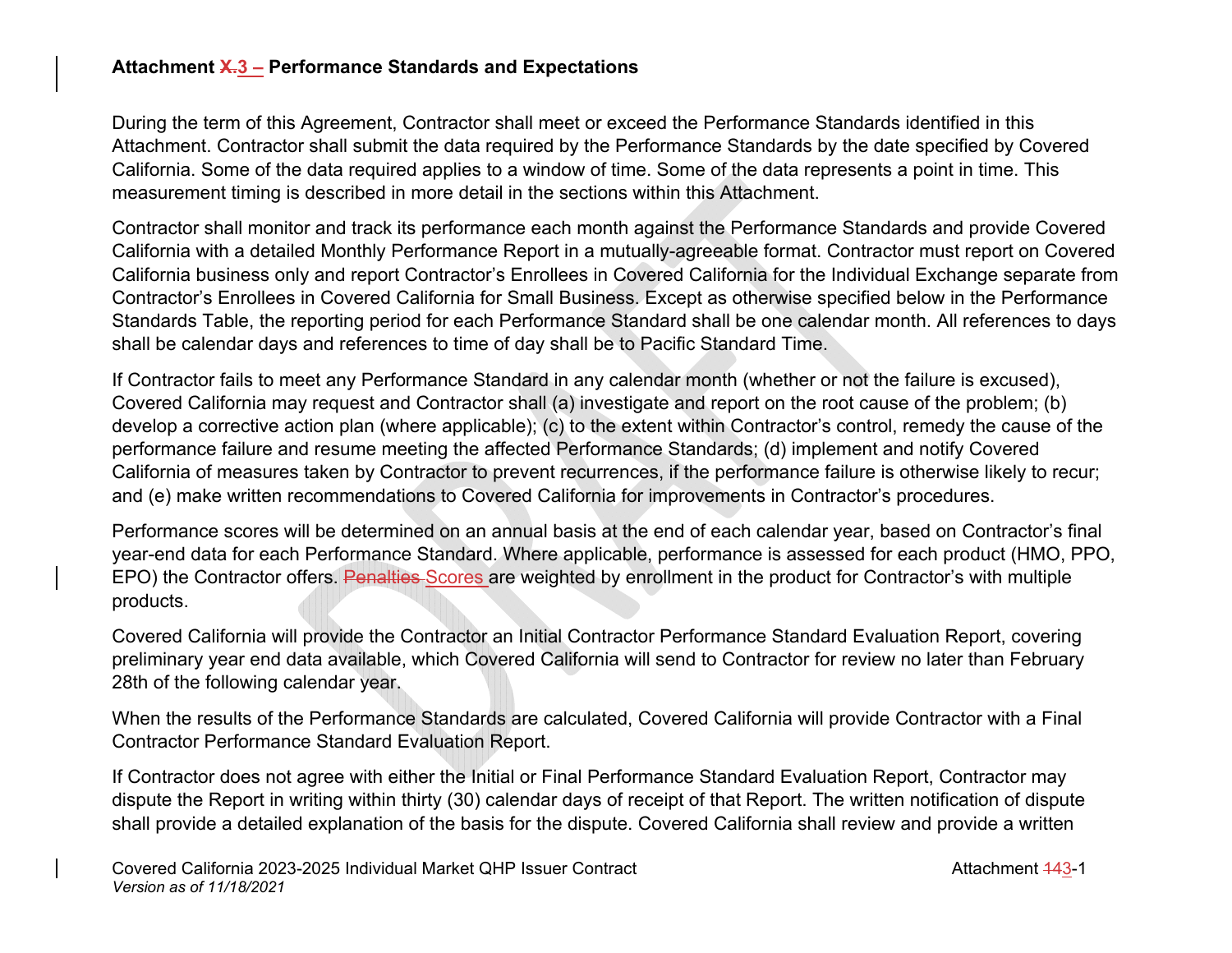#### **Attachment X.3 – Performance Standards and Expectations**

response to Contractor's dispute within thirty (30) calendar days of receipt of Contractor's notification of dispute. If the Contractor still disputes the findings of Covered California, Contractor may pursue additional remedies in accordance with Section 12.1 of the Agreement. The Final Contractor Performance Standard Evaluation Report will be posted publicly on Covered California's website.

Contractor shall not be responsible for any failure to meet a Performance Standard if and to the extent that the failure is excused pursuant to Section 12.7 of the Agreement (Force Majeure), or the parties agree that the lack of compliance is due to Covered California's failure to properly or timely perform (or cause to be properly or timely performed) any responsibility, duty, or other obligation under this Agreement, provided that Contractor timely notifies Covered California of the problem and uses commercially reasonable efforts to perform and meet the Performance Standards notwithstanding Covered California's failure to perform or delay in performing.

If Contractor wishes to avail itself of one of these exceptions, Contractor must notify Covered California in its response to the performance report identifying the failure to meet such Performance Standard. This response must include: (a) the identity of the Performance Standard that is subject to the exception, and (b) the circumstances that gave rise to the exception in sufficient detail to permit Covered California to evaluate whether Contractor's claim of exception is valid. Notwithstanding anything to the contrary herein, in no event shall any failure to meet a Customer Satisfaction Performance Standard fall within an exception.

The Parties may adjust, suspend, or add Performance Standards from time to time, upon written agreement of the parties, without an amendment to this contract.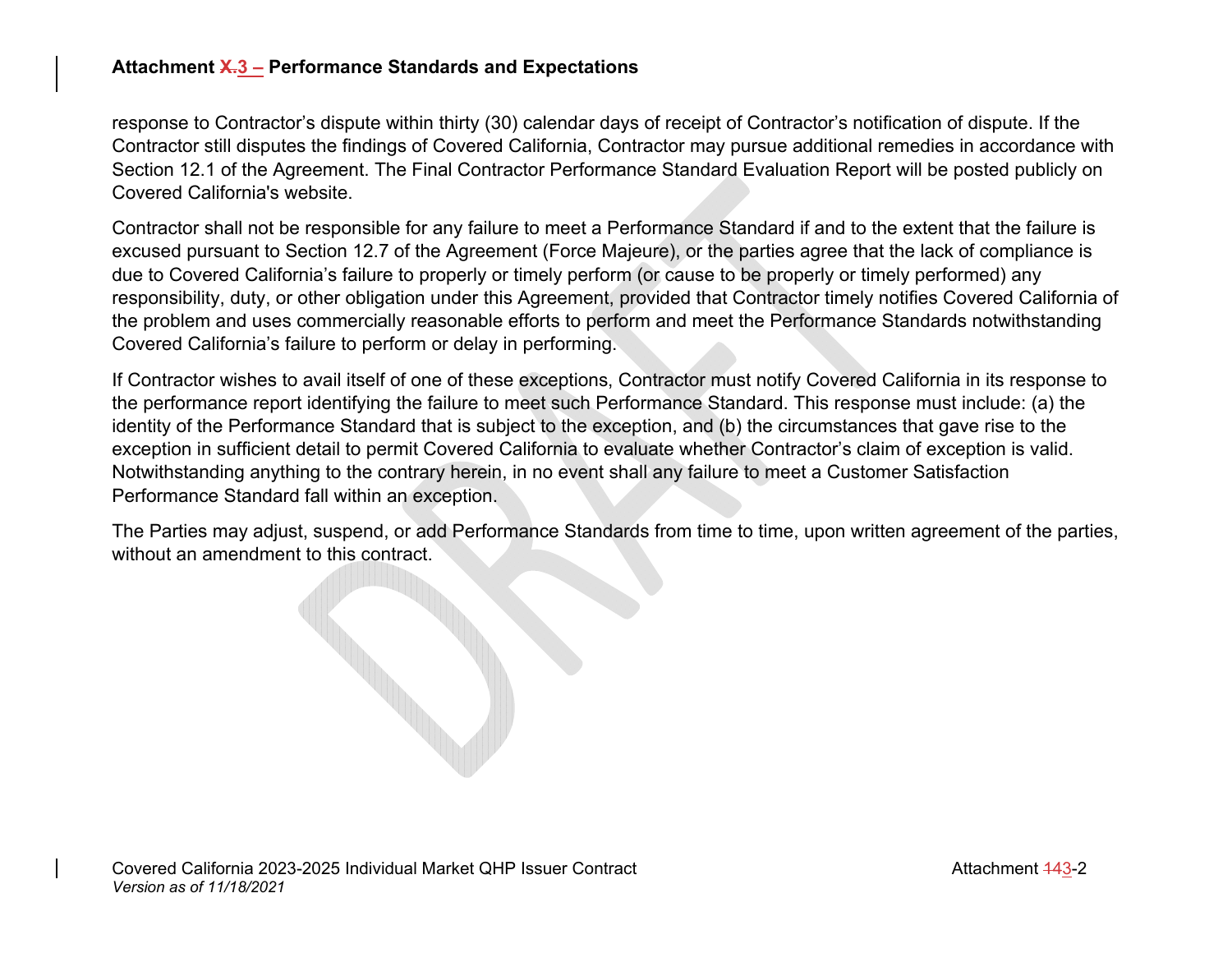| <b>Performance Standard</b> |                                                                                                                               | <b>Performance Requirements</b>                                                                                                                                                                      | <b>Contractor</b><br><b>Must Submit</b><br>Data by the<br>10th of the<br>following<br>month | <b>Measurement</b><br><b>Period</b>      |
|-----------------------------|-------------------------------------------------------------------------------------------------------------------------------|------------------------------------------------------------------------------------------------------------------------------------------------------------------------------------------------------|---------------------------------------------------------------------------------------------|------------------------------------------|
| 1.1                         | <b>Abandonment</b><br>Rate                                                                                                    | <b>Expectation:</b> No more than 3% of incoming calls<br>abandoned in a calendar month.<br>Divide number of abandoned calls by the number of<br>calls offered to a phone representative.             | X                                                                                           | January 1, 2023-<br>December 31,<br>2023 |
| 1.2                         | <b>Service Level</b>                                                                                                          | Expectation: 80% of calls answered in 30 seconds or<br>less.                                                                                                                                         | X                                                                                           | January 1, 2023-<br>December 31,<br>2023 |
| 1.3                         | <b>Grievance</b><br><b>Resolution</b>                                                                                         | Expectation: 95% of Covered California enrollee<br>grievances resolved within 30 days of initial receipt.                                                                                            | X                                                                                           | January 1, 2023-<br>December 31,<br>2023 |
| 1.4                         | <b>Covered</b><br><b>California</b><br>member Email or<br><b>Written Inquiries</b><br><b>Answered and</b><br><b>Completed</b> | <b>Expectation: 90% of Covered California member email</b><br>or written inquiries not relating to Urgent Access to<br>Care issues answered and completed within 15<br>business days of the inquiry. | $\mathsf{X}$                                                                                | January 1, 2023-<br>December 31,<br>2023 |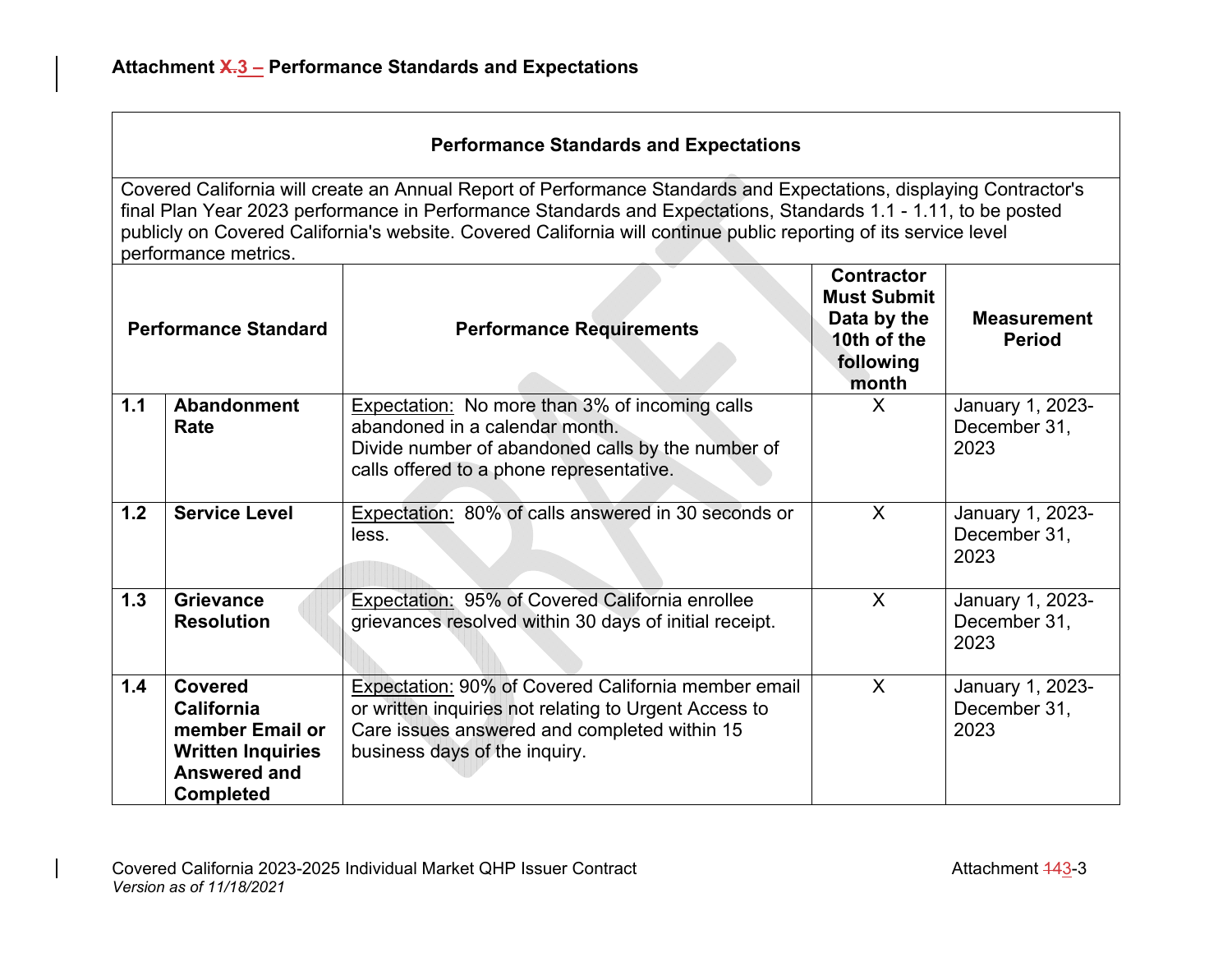| <b>Performance Standard</b> |                                                  | <b>Performance Requirements</b>                                                                                                                                                                                                        | <b>Contractor</b><br><b>Must Submit</b><br>Data by the<br>10th of the<br>following<br>month | <b>Measurement</b><br><b>Period</b>                                                                              |
|-----------------------------|--------------------------------------------------|----------------------------------------------------------------------------------------------------------------------------------------------------------------------------------------------------------------------------------------|---------------------------------------------------------------------------------------------|------------------------------------------------------------------------------------------------------------------|
| 1.5                         | <b>ID Card</b>                                   | Expectation: 99% of ID cards issued within 10                                                                                                                                                                                          | X                                                                                           | January 1, 2023-                                                                                                 |
|                             | <b>Processing Time</b>                           | business days of receiving complete and accurate                                                                                                                                                                                       |                                                                                             | December 31,                                                                                                     |
|                             |                                                  | enrollment information and binder payment for a                                                                                                                                                                                        |                                                                                             | 2023                                                                                                             |
|                             |                                                  | specific consumer(s).                                                                                                                                                                                                                  |                                                                                             |                                                                                                                  |
| 1.6                         | Implementation<br>of Appeals<br><b>Decisions</b> | Expectation: 90% of Administrative Law Judge<br>decisions will be implemented within ten (10) days of<br>Contractor's receipt of all necessary data elements<br>from Covered California required to implement the<br>appeals decision. | $\mathsf{X}$                                                                                | January 1, 2023-<br>December 31,<br>2023                                                                         |
| 1.7                         | 834 Processing                                   | Expectation: Covered California will receive a TA1 or<br>999 file, or both as appropriate within three business<br>days of receipt of the 834 transaction 95% of the time.                                                             |                                                                                             | Plan Year 2023,<br>834 transactions<br>will begin with<br>renewals.<br>October 1, 2021 -<br>December 31,<br>2023 |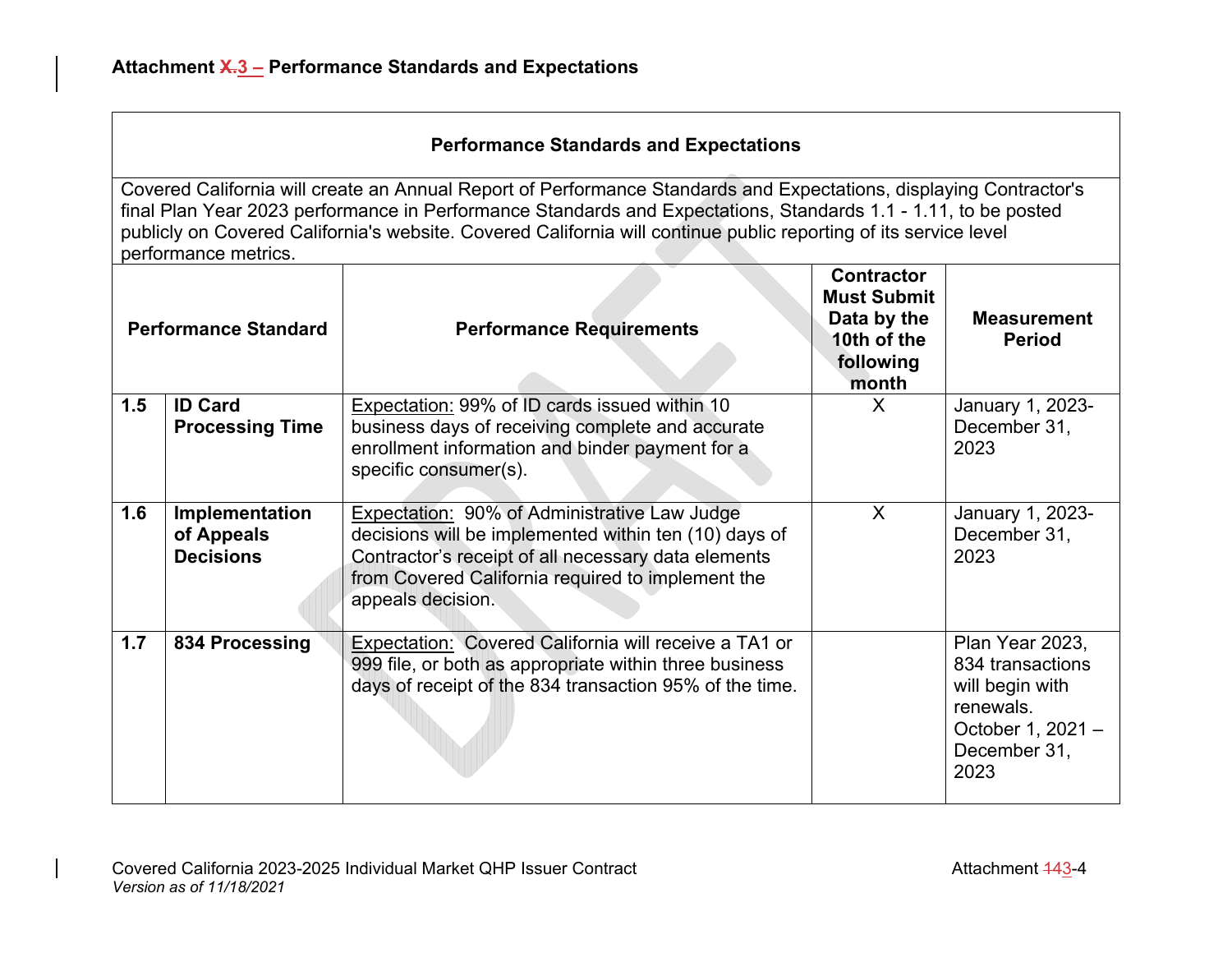| <b>Performance Standard</b> |                                                                                           | <b>Performance Requirements</b>                                                                                                                                                                                                                        | <b>Contractor</b><br><b>Must Submit</b><br>Data by the<br>10th of the<br>following<br>month | <b>Measurement</b><br><b>Period</b>                                                                             |
|-----------------------------|-------------------------------------------------------------------------------------------|--------------------------------------------------------------------------------------------------------------------------------------------------------------------------------------------------------------------------------------------------------|---------------------------------------------------------------------------------------------|-----------------------------------------------------------------------------------------------------------------|
| 1.8                         | 834 Generation -<br><b>Effectuation and</b><br><b>Cancellation</b><br><b>Transactions</b> | Expectation: Covered California will successfully<br>receive and process effectuation, and cancellation 834<br>transactions within 60 days from either the coverage<br>effective date or transaction timestamp, whichever is<br>later 95% of the time. |                                                                                             | Plan Year 2023<br>834 transactions<br>will begin with<br>renewals.<br>October 1, 2021 -<br>December 31,<br>2023 |
| 1.9                         | 834 Generation -<br><b>Termination</b><br><b>Transactions</b>                             | Expectation: Covered California will receive<br>termination 834 transactions within ten days of the<br>grace period expiration 95% of the time.                                                                                                        |                                                                                             | Plan Year 2023<br>834 transactions<br>will begin with<br>renewals.<br>October 1, 2021 -<br>December 31,<br>2023 |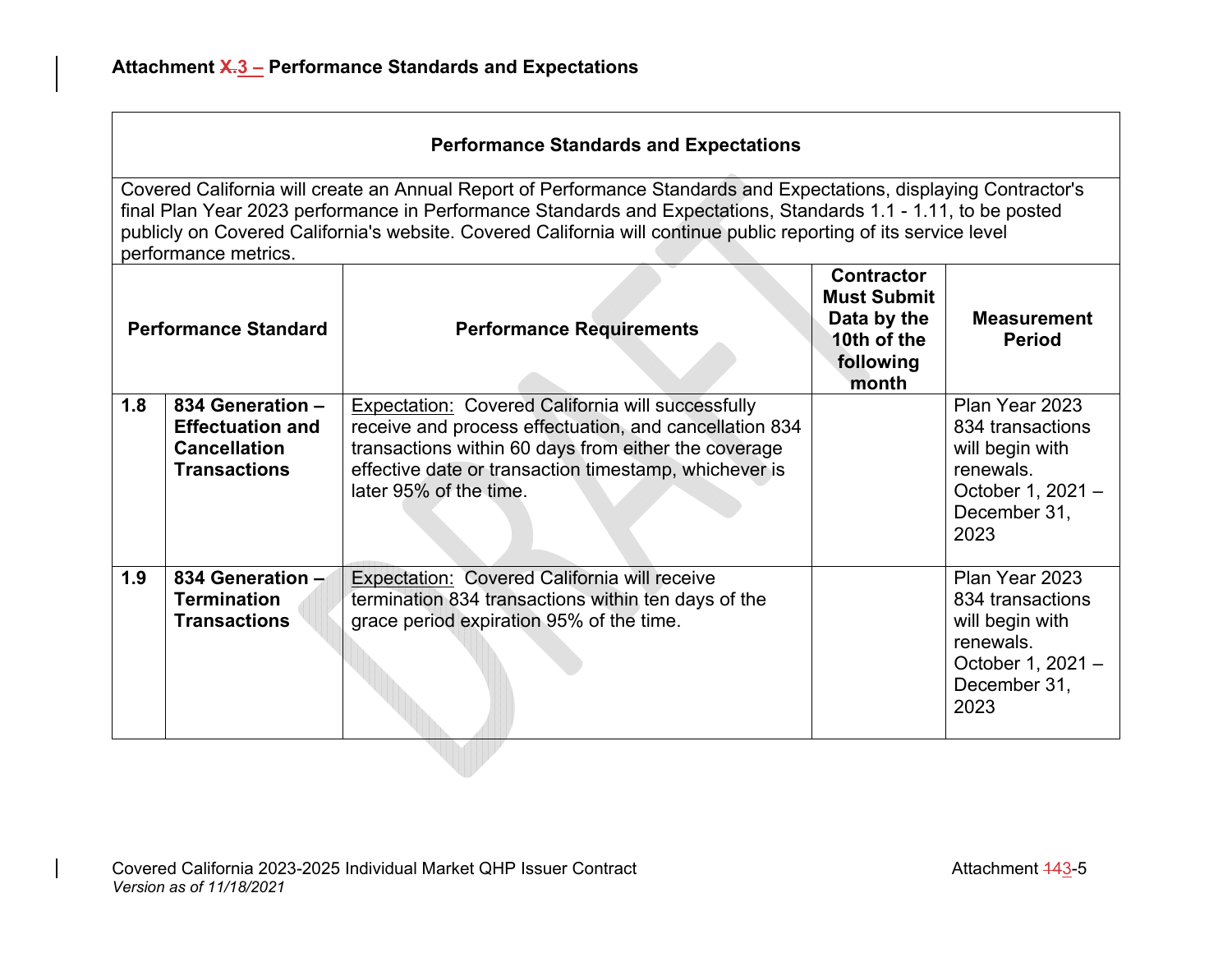| <b>Performance Standard</b> |                                                               | <b>Performance Requirements</b>                                                                                                                                                                                                                                                                                                                                                                                | <b>Contractor</b><br><b>Must Submit</b><br>Data by the<br>10th of the<br>following<br>month | <b>Measurement</b><br><b>Period</b>      |
|-----------------------------|---------------------------------------------------------------|----------------------------------------------------------------------------------------------------------------------------------------------------------------------------------------------------------------------------------------------------------------------------------------------------------------------------------------------------------------------------------------------------------------|---------------------------------------------------------------------------------------------|------------------------------------------|
| 1.10                        | <b>Reconciliation</b><br><b>Process</b>                       | <b>Expectation: Covered California shall receive a</b><br>comparison reconciliation extract in accordance with<br>the file validations and resolution timelines, as<br>mutually agreed upon in the Reconciliation Process<br>Guide (Extranet, Data Home, Contractor's folder) 90%<br>of the time for accuracy and timeliness.                                                                                  |                                                                                             | January 1, 2023-<br>December 31,<br>2023 |
| 1.11                        | <b>Provider</b><br><b>Directory Data</b><br><b>Submission</b> | <b>Expectation: Full and regular submission of provider</b><br>data according to the standards outlined in the<br>Performance Standard contract specific to contract<br>Section 3.4.4. Submissions occur every month<br>pursuant to the submission schedule (Extranet, Plan<br>Home, Resources, Provider Directory Resources,<br><b>Covered California Provider Data Submission</b><br>Schedule Current Year). |                                                                                             | January 1, 2023-<br>December 31,<br>2023 |
| 1.12                        | <b>Essential</b><br><b>Community</b><br>Providers-            | Expectation:<br>1. Contractor to demonstrate provider agreements<br>with at least 15% of 340B non-hospital providers in<br>each applicable rating region.                                                                                                                                                                                                                                                      |                                                                                             | January 1, 2023-<br>December 31,<br>2023 |